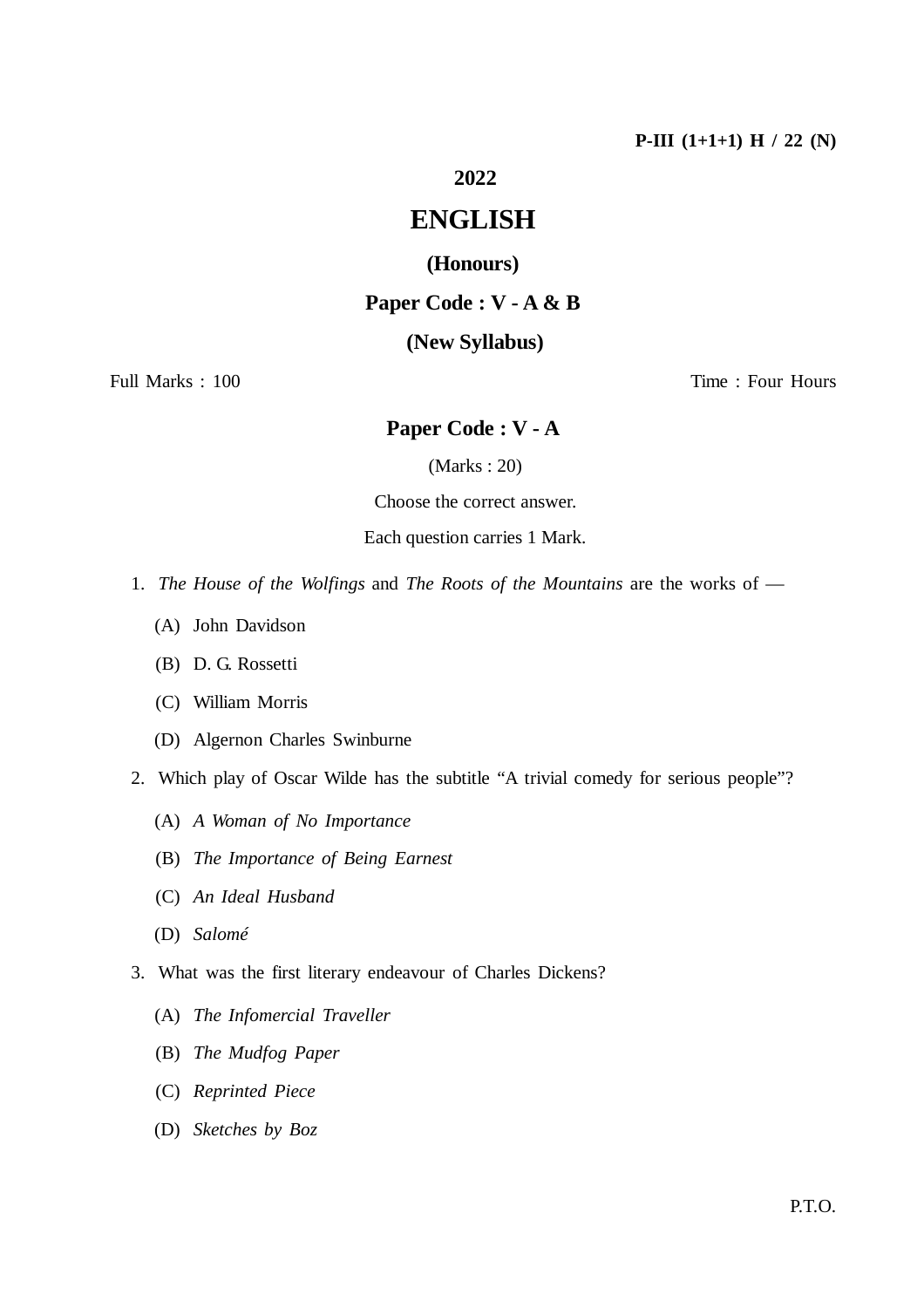- 4. Who wrote the collection of sonnets, *Modern Love* (1891)?
	- (A) George Meredith
	- (B) Dante Gabriel Rossetti
	- (C) Oscar Wilde
	- (D) Algernon Charles Swinburne

5. Charles Dickens's *A Tale of Two Cities* refers to —

- (A) London and Paris
- (B) Rome and Paris
- (C) Athens and Paris
- (D) Berlin and Paris
- 6. Matthew Arnold's "Thyrsis" is an elegy written on the death of
	- (A) Arthur Hugh Clough
	- (B) Edward King
	- (C) John Milton
	- (D) Arthur Henry Hallam
- 7. "A Study of Provincial Life" is the sub-title of
	- (A) *Middlemarch*
	- (B) *Vanity Fair*
	- (C) *Our Mutual Friend*
	- (D) *Far From the Madding Crowd*
	- 8. We come across the character Maggie Tulliver in
		- (A) *Vanity Fair*
		- (B) *The Mill on the Floss*
		- (C) *The Pickwick Papers*
		- (D) *Northanger Abbey*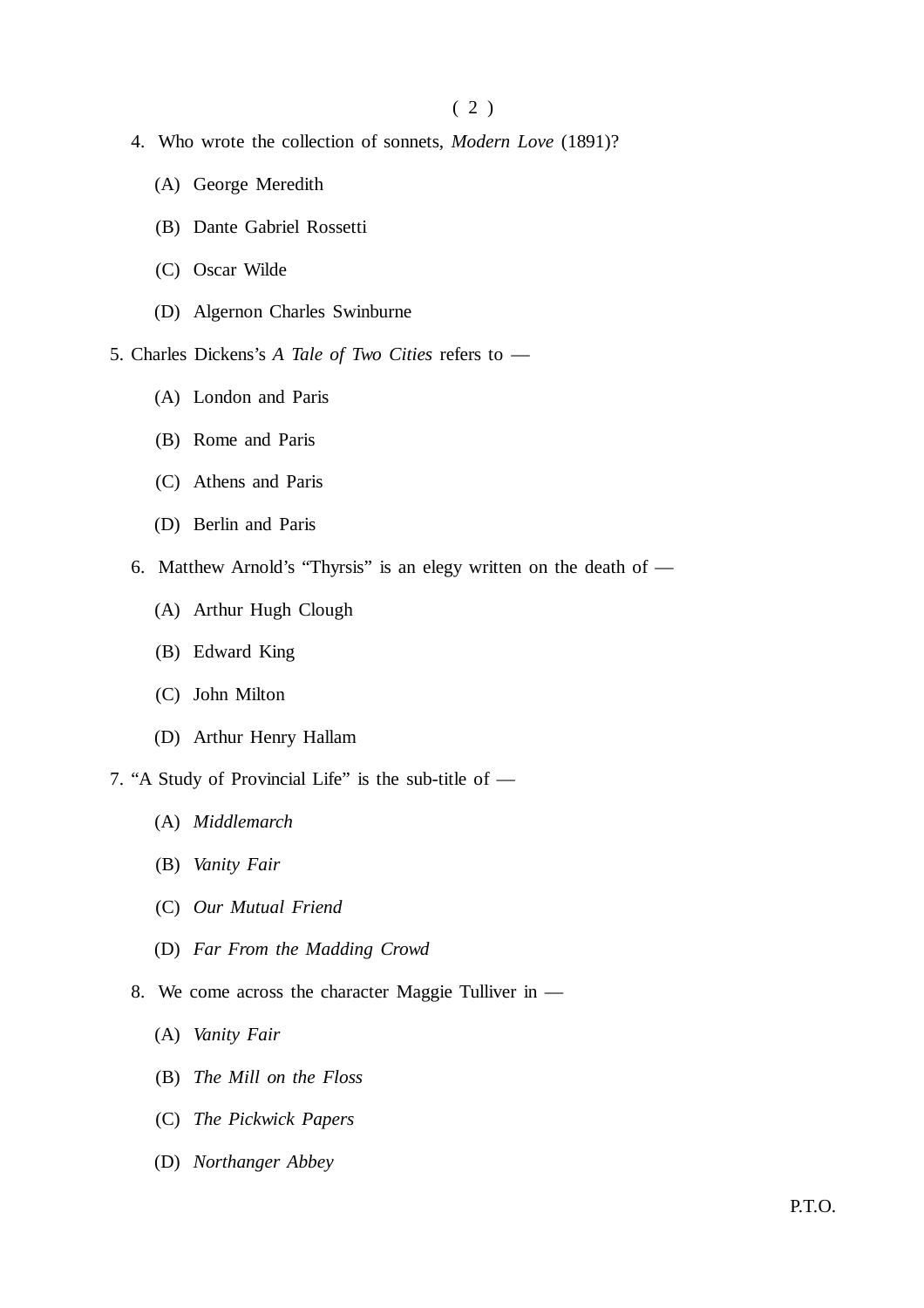- 9. *In Memorium* was first published in
	- (A) 1850
	- (B) 1857
	- (C) 1875
	- (D) 1876
- 10. Charles Dickens's autobiographical novel is
	- (A) *A Tale of Two Cities*
	- (B) *A Christmas Carol*
	- (C) *David Copperfield*
	- (D) *Hard Times*
- 11. Herbert Pocket is a character in
	- (A) *Oliver Twist*
	- (B) *David Copperfield*
	- (C) *Great Expectations*
	- (D) *The Pickwick Papers*
- 12. Who, among the following, wrote *The Sybil, or The Two Nations* (1845)?
	- (A) John Stuart Mill
	- (B) Elizabeth Gaskell
	- (C) Matthew Arnold
	- (D) Benjamin Disraeli
- 13. What is the sub-title of *Oliver Twist*
	- (A) "A Tale of Progress"
	- (B) "The Life and Adventure"
	- (C) "The Parish Boy's Progress"
	- (D) "The Progress of a Boy"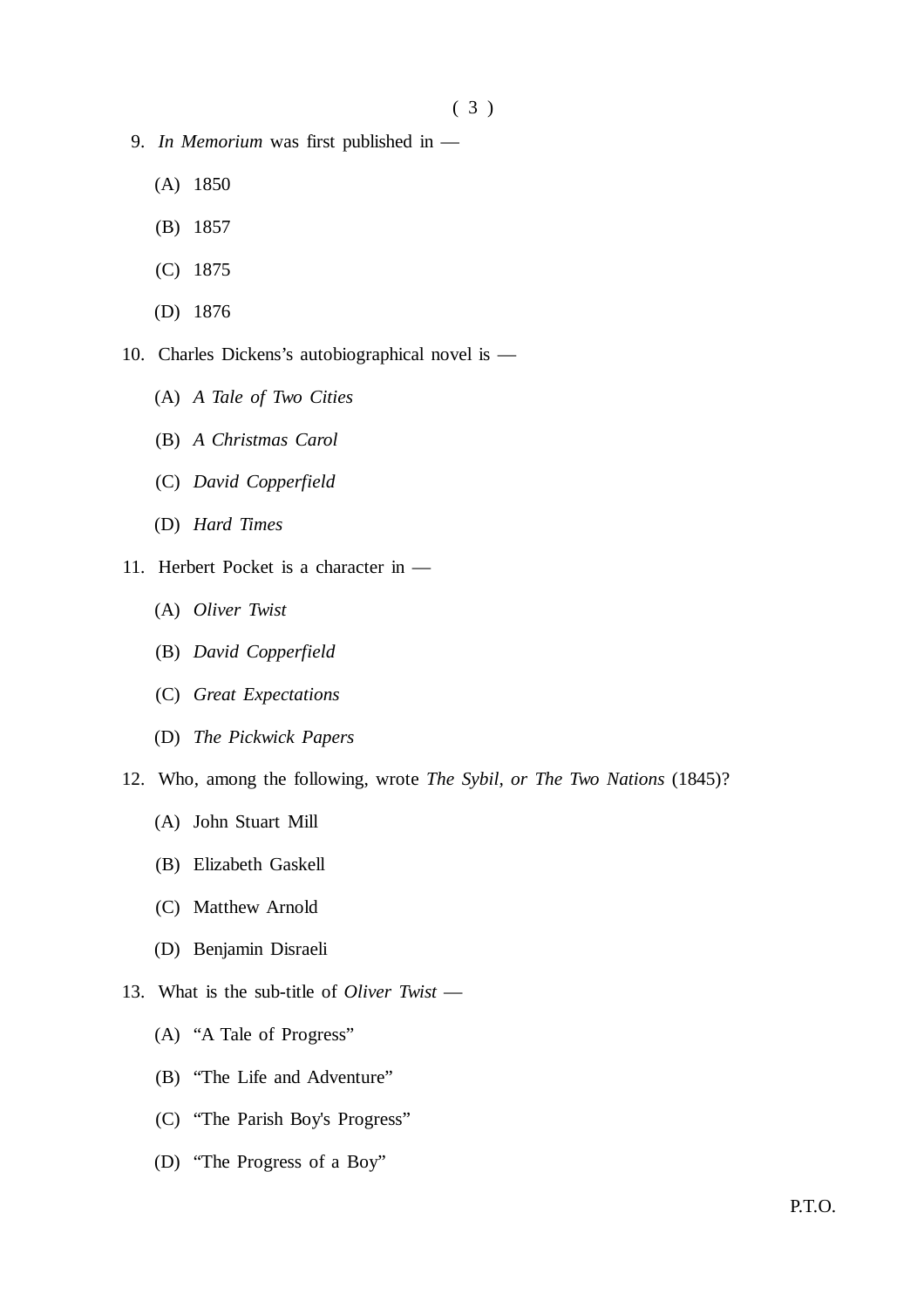- 14. How would you best describe George Meredith's *The Ordeal of Richard Feverel* (1859)?
	- (A) A play
	- (B) A novel
	- (C) An essay
	- (D) A sermon
- 15. *Pippa Passes* was published in
	- (A) 1849
	- (B) 1859
	- (C) 1841
	- (D) 1885
- 16. In which of the following texts is the conception of woman as an "Angel in the House" most clearly propounded?
	- (A) Tennyson's *Ulysses*
	- (B) Emile Brontë's *Wuthering Heights*
	- (C) John Ruskin's "Of Queen's Garden"
	- (D) Bram Stoker's *Dracula*
- 17. Who among the following wrote detective stories?
	- (A) William Makepeace Thackeray
	- (B) Wilkie Collins
	- (C) Anthony Trollope
	- (D) Elizabeth Gaskell
- 18. Which of the following happened in the year 1837?
	- (A) Victoria ascended the throne of England
	- (B) Benjamin Disraeli was elected to the Parliament
	- (C) Charles Dickens's *Oliver Twist* began serialization in Bentley's *Miscellany*
	- (D) All of the above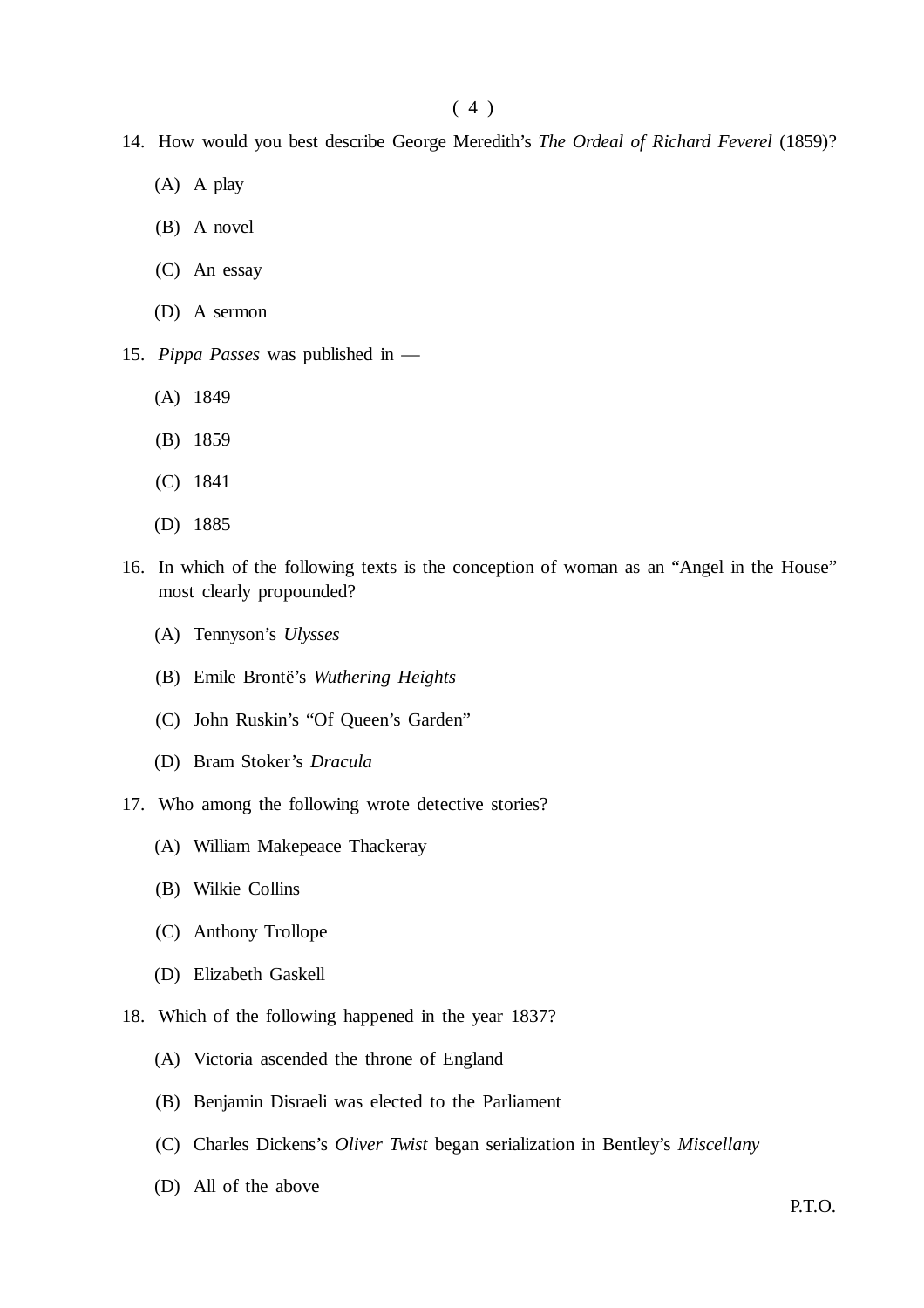——————

- 19. The character Gwendolen Harleth belongs to
	- (A) *Adam Bede*
	- (B) *The Mill on the Floss*
	- (C) *Daniel Deronda*
	- (D) *Middlemarch*
- 20. *Sonnets from the Portuguese* is dedicated to
	- (A) D. G. Rossetti
	- (B) Robert Browning
	- (C) Lord Tennyson
	- (D) Matthew Arnold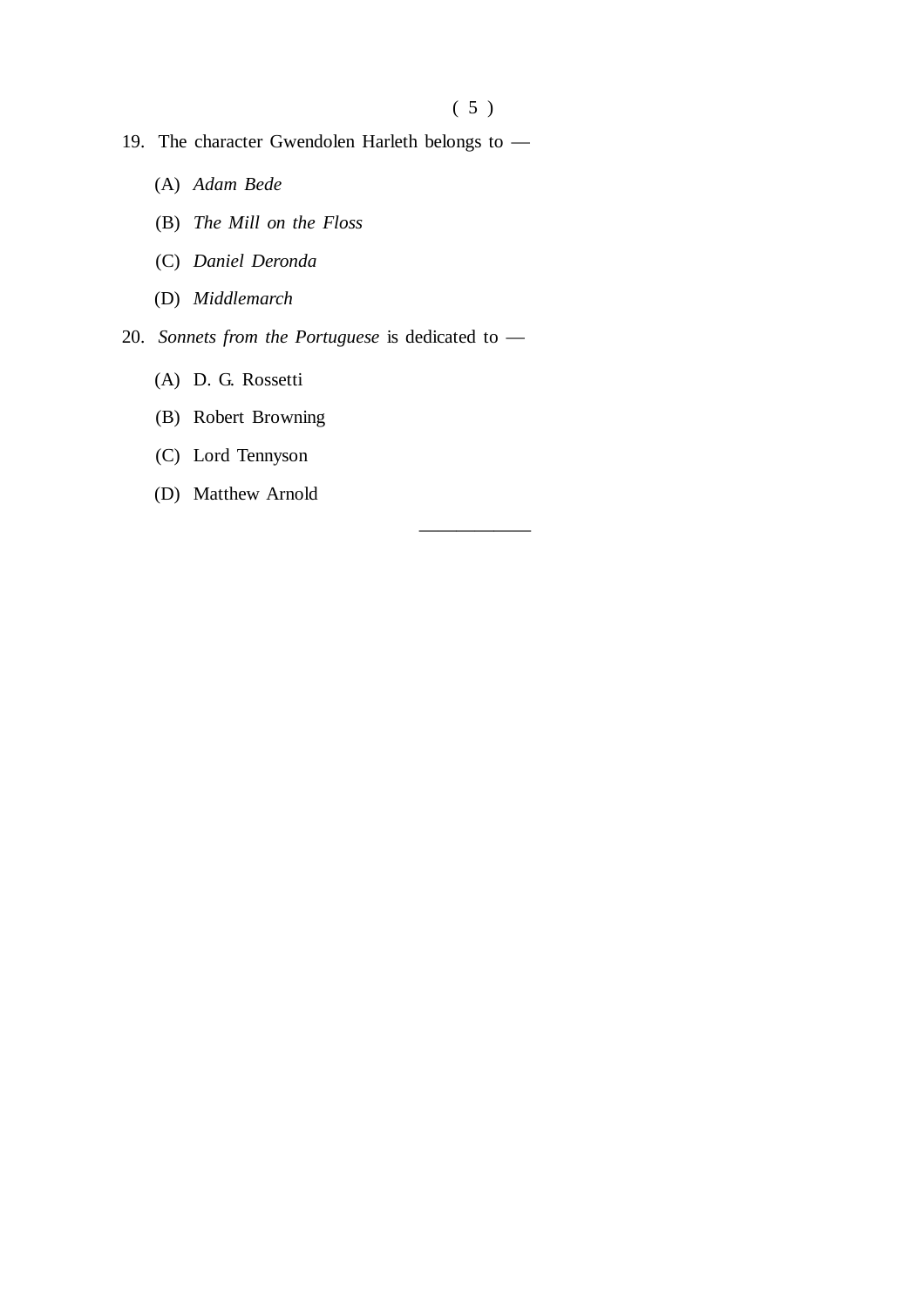#### ( 6 )

### **Paper Code : V - B**

### (Marks : 80)

*The figures in the margin indicate full marks. Candidates are required to give their answers in their own words as far as practicable.*

- 1. Write an essay on any *one* of the following topics (in about 500 words) : 20×1=20
	- (a) Translation and Literature
	- (b) Detective Fiction
	- (c) Literature and adaptation
	- (d) Biography
	- (e) Popular Literature
- 2. Answer any *one* of the following questions (in about 300 words) :  $10\times1=10$ 
	- (a) Give a critical appreciation of the poem 'Crossing the Bar' by Alfred Tennyson.
	- (b) Consider Robert Browning's 'The Last Ride Together' as a dramatic monologue.
	- (c) Discuss the visual and aural imagery in the poem 'Dover Beach' by Matthew Arnold.
- 3. Answer any *one* of the following questions (in about 100 words) :  $5 \times 1 = 5$ 
	- (a) What are the opposite worlds that the father and son inhabit in Alfred Tennyson's poem "Ulysses"?
	- (b) "For there I picked up on the heather

And there I put inside my breast

A moulted feather, an eagle-feather-

Well, I forget the rest."

- Explain with reference to the context.
- (c) "How changed is here each spot man makes or fills!

In the two Hinkseys nothing keeps the same;

The village street its haunted mansion lacks,

And from the sign is gone Sibylla's name,

— Explain with reference to the context.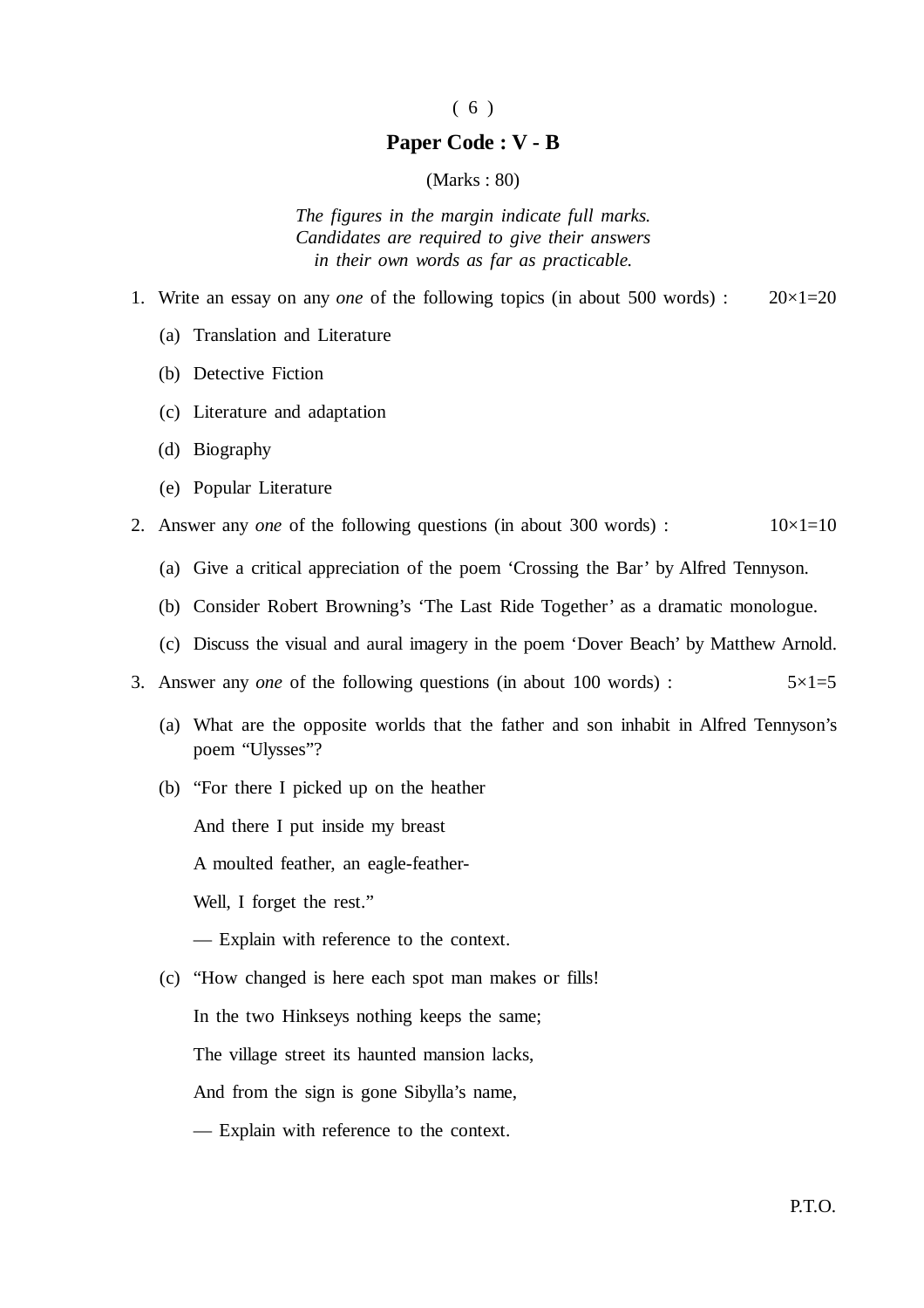- 4. Answer any *one* of the following questions (in about 300 words) :  $10\times1=10$ 
	- (a) How does Rossetti affirm or subvert the traditional associations with flower symbols as expressed in his poem 'Jenny' ?
	- (b) Give a critical appreciation of the poem 'A Letter from a Girl to Her own Old Age' by Alice Maynell.
	- (c) Critically assess Thomas Hardy's use of images in his poetry with special reference to his poems prescribed for your study.
- 5. Answer any *one* of the following questions (in about 100 words) :  $5 \times 1 = 5$ 
	- (a) Describe in brief the beauty of the Blessed Damozel by Dante Gabriel Rossetti.
	- (b) "Be patient, Time, of our delays,

Too happy hopes, and wasted fears,

Our faithful ways, our wilful ways;

Solace our labors, O our seers

The seasons, and our bards the days;"

— Explain with reference to the context.

- (c) What is the significance of the word 'darkling' in the title of the poem 'The Darkling Thrush' by Thomas Hardy?
- 6. Answer any *one* of the following questions (in about 300 words) :  $10 \times 1 = 10$ .
	- (a) Critically comment on the Stephen-Rachael relationship in *Hard Times*.
	- (b) Give a detailed description of Coketown and its symbolic importance in *Hard Times*.
	- (c) Discuss Hughes's *Tom Brown's School Days* as a children's novel.
	- (d) Discuss the gender issues raised in Hughes's *Tom Brown's School Days*.
- 7. Answer any *one* of the following questions (in about 100 words) : 5×1=5
	- (a) Briefly comment on the portrayal of Stephen Blackpool in *Hard Times*.
	- (b) What is Bounderby's definition of education in *Hard Times*?
	- (c) Describe in brief Tom's introduction at Rugby School in *Tom Brown's School Days*?
	- (d) Briefly comment on the narrative significance of the cricket match towards the fag end of *Tom Brown's School Days*?